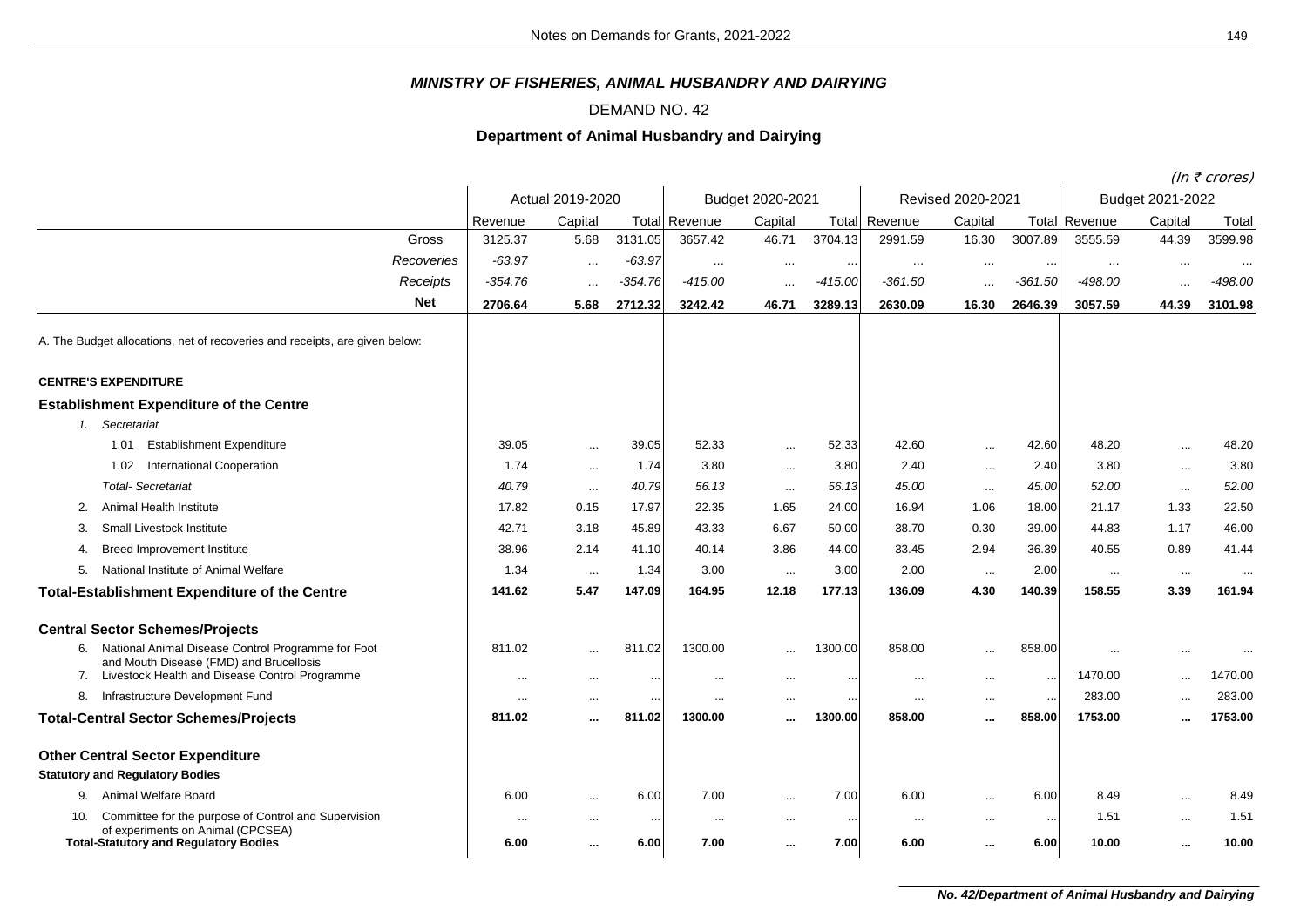|                                                                |                     |                  |                      |                      |                   |                    |                     | (In $\bar{\tau}$ crores) |                      |                      |                   |                    |  |
|----------------------------------------------------------------|---------------------|------------------|----------------------|----------------------|-------------------|--------------------|---------------------|--------------------------|----------------------|----------------------|-------------------|--------------------|--|
|                                                                | Actual 2019-2020    |                  | Budget 2020-2021     |                      |                   | Revised 2020-2021  |                     |                          | Budget 2021-2022     |                      |                   |                    |  |
|                                                                | Revenue             | Capital          |                      | <b>Total Revenue</b> | Capital           |                    | Total Revenue       | Capital                  |                      | <b>Total Revenue</b> | Capital           | Total              |  |
| <b>Others</b>                                                  |                     |                  |                      |                      |                   |                    |                     |                          |                      |                      |                   |                    |  |
| Delhi Milk Scheme(DMS)<br>11.                                  |                     |                  |                      |                      |                   |                    |                     |                          |                      |                      |                   |                    |  |
| <b>Expenditure of DMS</b><br>11.01                             | 377.34              | 0.21             | 377.55               | 380.47               | 34.53             | 415.00             | 349.50              | 12.00                    | 361.50               | 457.00               | 41.00             | 498.00             |  |
| 11.02 Less Receipts                                            | -354.76             | $\sim$           | -354.76              | $-415.00$            | $\sim$            | $-415.00$          | -361.50             | $\sim$                   | -361.50              | -498.00              | $\sim$            | $-498.00$          |  |
| Net                                                            | 22.58               | 0.21             | 22.79                | $-34.53$             | 34.53             | $\cdots$           | $-12.00$            | 12.00                    | $\ddotsc$            | $-41.00$             | 41.00             | $\ldots$           |  |
| <b>Total-Other Central Sector Expenditure</b>                  | 28.58               | 0.21             | 28.79                | $-27.53$             | 34.53             | 7.00               | $-6.00$             | 12.00                    | 6.00                 | $-31.00$             | 41.00             | 10.00              |  |
| <b>TRANSFERS TO STATES/UTs</b>                                 |                     |                  |                      |                      |                   |                    |                     |                          |                      |                      |                   |                    |  |
| <b>Centrally Sponsored Schemes</b>                             |                     |                  |                      |                      |                   |                    |                     |                          |                      |                      |                   |                    |  |
| 12. Rashtriya Pashudhan Vikas Yojana                           |                     |                  |                      |                      |                   |                    |                     |                          |                      |                      |                   |                    |  |
| 12.01 National Programme for Dairy Development                 | $\ddotsc$           | $\cdots$         | $\sim$               |                      |                   | $\ddotsc$          |                     | $\cdots$                 | $\ddot{\phantom{0}}$ | 255.00               | $\cdots$          | 255.00             |  |
| Rashtriya Gokul Mission<br>12.02                               | $\cdots$            | $\cdots$         | $\sim$               | $\cdots$             | $\cdots$          |                    | $\cdots$            | $\cdots$                 | $\ddotsc$            | 502.04               | $\ddotsc$         | 502.04             |  |
| 12.03<br>Livestock Census and Integrated Sample                | $\ddotsc$           | $\cdots$         | $\ddotsc$            | $\ddotsc$            | $\cdots$          | $\ddotsc$          | $\ddotsc$           | $\cdots$                 | $\ddotsc$            | 70.00                | $\ldots$          | 70.00              |  |
| Survey<br>12.04 National Livestock Mission                     |                     |                  |                      |                      |                   |                    |                     |                          |                      | 350.00               |                   | 350.00             |  |
| Total- Rashtriya Pashudhan Vikas Yojana                        | $\ddotsc$           | $\cdots$         | $\ddot{\phantom{a}}$ | $\ddotsc$            | $\cdots$          | $\ddotsc$          | $\ddotsc$           | $\cdots$                 | $\ddot{\phantom{0}}$ | 1177.04              | $\ldots$          | 1177.04            |  |
| <b>White Revolution</b>                                        |                     | $\cdots$         | $\sim$               | $\cdots$             | $\cdots$          | $\ddotsc$          | $\cdots$            | $\cdots$                 | $\ddotsc$            |                      | $\cdots$          |                    |  |
| National Dairy Plan-II<br>13.                                  |                     |                  |                      | 0.01                 |                   | 0.01               |                     |                          |                      |                      |                   |                    |  |
| National Programme for Dairy Development                       | $\ddotsc$<br>266.31 | $\cdots$         | $\ddotsc$<br>266.31  | 300.00               | $\ddotsc$         | 300.00             | $\ddotsc$<br>286.00 | $\cdots$                 | $\sim$<br>286.00     |                      | $\cdots$          |                    |  |
| 14.<br>Dairy Entrepreneurship Development<br>15.               | 250.00              | $\cdots$         | 250.00               | 0.02                 | $\cdots$          | 0.02               |                     | $\cdots$                 |                      | $\ddotsc$            | $\ldots$          | $\cdots$           |  |
| Rashtriya Gokul Mission<br>16.                                 | 269.94              | $\cdots$         | 269.94               | 310.00               | $\ddotsc$         | 310.00             | $\ddotsc$<br>400.00 | $\cdots$                 | $\cdots$<br>400.00   | $\cdots$             | $\cdots$          | $\cdots$           |  |
| Supporting Dairy Cooperatives and Farmer Producer<br>17.       | 100.00              | $\cdots$         | 100.00               | 100.00               | $\ldots$          | 100.00             | 100.00              | $\ldots$                 |                      | $\cdots$             | $\cdots$          | $\cdots$           |  |
| Organizations engaged in Dairy Activities                      |                     | $\ldots$         |                      |                      | $\ldots$          |                    |                     | $\ldots$                 | 100.00               | $\ddotsc$            | $\ldots$          | $\ddotsc$          |  |
| Dairy Processing and Infrastructure Development<br>18.<br>Fund | 34.59               | $\ldots$         | 34.59                | 60.00                | $\cdots$          | 60.00              | 10.00               | $\cdots$                 | 10.00                | $\cdots$             | $\ldots$          | $\cdots$           |  |
| Dairying Through Cooperatives (EAP)<br>19.                     | $\cdots$            | $\cdots$         | $\sim$               | 0.01                 | $\cdots$          | 0.01               | $\ldots$            | $\cdots$                 | $\sim$               | $\cdots$             | $\cdots$          | $\cdots$           |  |
| Livestock Census and Integrated Sample Survey<br>20.           | 126.01              | $\cdots$         | 126.01               | 100.00               | $\ddotsc$         | 100.00             | 94.00               | $\cdots$                 | 94.00                | $\cdots$             | $\cdots$          | $\cdots$           |  |
| Livestock Health and Disease Control<br>21.                    | 340.85              | $\cdots$         | 340.85               | 438.00               | $\ddotsc$         | 438.00             | 250.00              | $\cdots$                 | 250.00               | $\cdots$             | $\cdots$          | $\cdots$           |  |
| 22.<br>National Livestock Mission                              | 401.69              | $\cdots$         | 401.69               | 370.00               | $\ddotsc$         | 370.00             | 425.00              | $\cdots$                 | 425.00               | $\cdots$             | $\ldots$          | $\ddotsc$          |  |
| 23.<br>Animal Husbandry Infrastructure Development Fund        | $\ddotsc$           | $\cdots$         | $\cdot$ .            | 126.96               | $\cdots$          | 126.96             | 77.00               | $\cdots$                 | 77.00                | $\cdots$             | $\cdots$          | $\cdots$           |  |
| <b>Total-White Revolution</b>                                  | 1789.39             | $\cdots$         | 1789.39              | 1805.00              | $\cdots$          | 1805.00            | 1642.00             | $\sim$                   | 1642.00              | $\cdots$             | $\cdots$          | $\sim$             |  |
| 24. Actual Recoveries                                          | $-63.97$            | $\cdots$         | $-63.97$             | $\ldots$             | $\cdots$          | $\cdots$           | $\cdots$            | $\cdots$                 | $\sim$               | $\cdots$             | $\cdots$          | $\sim$             |  |
| <b>Grand Total</b>                                             | 1725.42<br>2706.64  | $\cdots$<br>5.68 | 1725.42<br>2712.32   | 1805.00<br>3242.42   | $\cdots$<br>46.71 | 1805.00<br>3289.13 | 1642.00<br>2630.09  | $\cdots$<br>16.30        | 1642.00<br>2646.39   | 1177.04<br>3057.59   | $\cdots$<br>44.39 | 1177.04<br>3101.98 |  |
| <b>Total-Centrally Sponsored Schemes</b>                       |                     |                  |                      |                      |                   |                    |                     |                          |                      |                      |                   |                    |  |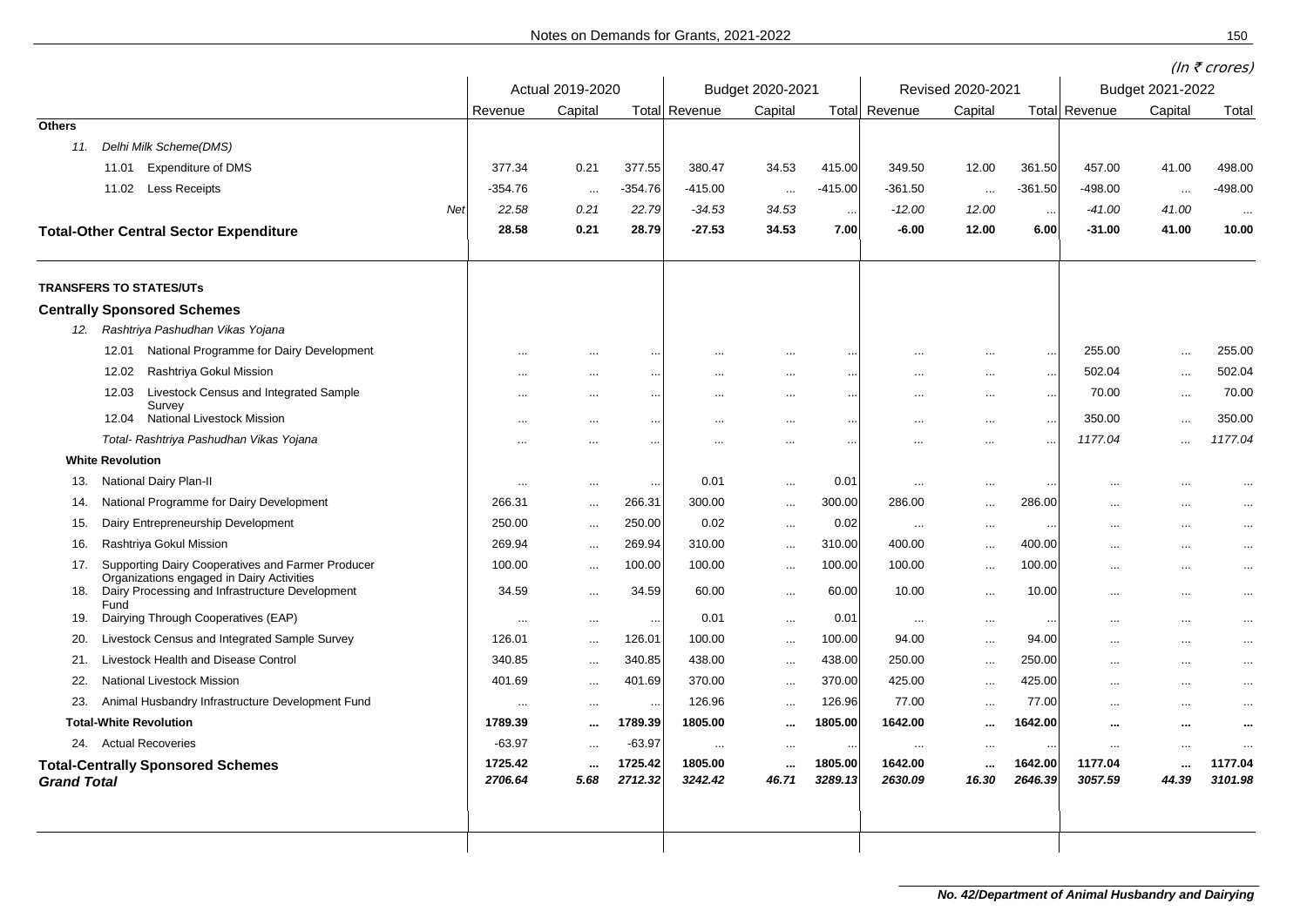|                                                           |          | Actual 2019-2020 |          |                      | Budget 2020-2021     |         |          | Revised 2020-2021 |         |               | Budget 2021-2022 |         |  |
|-----------------------------------------------------------|----------|------------------|----------|----------------------|----------------------|---------|----------|-------------------|---------|---------------|------------------|---------|--|
|                                                           | Revenue  | Capital          |          | <b>Total Revenue</b> | Capital              | Total   | Revenue  | Capital           |         | Total Revenue | Capital          | Total   |  |
| <b>B. Developmental Heads</b>                             |          |                  |          |                      |                      |         |          |                   |         |               |                  |         |  |
| <b>Economic Services</b>                                  |          |                  |          |                      |                      |         |          |                   |         |               |                  |         |  |
| 1. Animal Husbandry                                       | 1339.81  | $\cdots$         | 1339.81  | 1816.28              | $\sim$               | 1816.28 | 1464.31  | $\cdots$          | 1464.31 | 1850.35       | $\cdots$         | 1850.35 |  |
| Dairy Development<br>2.                                   | 631.92   | $\cdots$         | 631.92   | 354.50               | $\sim$ $\sim$ $\sim$ | 354.50  | 344.00   | $\cdots$          | 344.00  | 343.00        | $\cdots$         | 343.00  |  |
| Secretariat-Economic Services<br>3.                       | 40.77    | $\cdots$         | 40.77    | 56.13                | $\cdots$             | 56.13   | 45.00    | $\cdots$          | 45.00   | 52.00         | $\cdots$         | 52.00   |  |
| 4. Capital Outlay on Animal Husbandry                     | $\cdots$ | 5.47             | 5.47     | $\cdots$             | 12.18                | 12.18   | $\cdots$ | 4.30              | 4.30    | $\cdots$      | 3.39             | 3.39    |  |
| Capital Outlay on Dairy Development<br>5.                 | $\cdots$ | 0.21             | 0.21     | $\cdots$             | 34.53                | 34.53   | $\cdots$ | 12.00             | 12.00   | $\cdots$      | 41.00            | 41.00   |  |
| <b>Total-Economic Services</b><br>Others                  | 2012.50  | 5.68             | 2018.18  | 2226.91              | 46.71                | 2273.62 | 1853.31  | 16.30             | 1869.61 | 2245.35       | 44.39            | 2289.74 |  |
| North Eastern Areas<br>6.                                 | $\cdots$ | $\cdots$         | $\cdots$ | 310.66               | $\cdots$             | 310.66  | 312.41   | $\cdots$          | 312.41  | 293.66        | $\cdots$         | 293.66  |  |
| <b>Grants-in-aid to State Governments</b>                 | 693.49   | $\cdots$         | 693.49   | 630.88               | $\cdots$             | 630.88  | 425.29   | $\cdots$          | 425.29  | 388.05        | $\cdots$         | 388.05  |  |
| <b>Grants-in-aid to Union Territory Governments</b><br>8. | 0.65     | $\cdots$         | 0.65     | 73.97                | $\cdots$             | 73.97   | 39.08    | $\cdots$          | 39.08   | 130.53        | $\cdots$         | 130.53  |  |
| <b>Total-Others</b>                                       | 694.14   |                  | 694.14   | 1015.51              | <b>Service</b>       | 1015.51 | 776.78   |                   | 776.78  | 812.24        | <b>ALC 1</b>     | 812.24  |  |

**Grand Total 2706.64 5.68 2712.32 3242.42 46.71 3289.13 2630.09 16.30 2646.39 3057.59 44.39 3101.98**

1. **Secretariat:**..The provision is for expenditure of the Secretariat, network-based information system at headquarter and contribution to different international bodies. This also includes the provision of establishment expenses of PAO (DMS) New Delhi and PAO AHD&F Mumbai.

2. **Animal Health Institute:** Provision is for Animal Quarantine Services Stations and Chaudhary Charan Singh National Institute of Animal Health etc.

3. **Small Livestock Institute:** The provision is for Central Poultry Development Organization, Regional Fodder Stations and Central Sheep Breeding Farm.

4. **Breed Improvement Institute:** The provision is for Central Cattle Breeding Farms, Central Herd Registration Scheme and Central Frozen Semen Production & Training Institute.

5. **National Institute of Animal Welfare:** The provision is for establishment related expenditure.

7. **Livestock Health and Disease Control Programme:**..Livestock Health and Disease Control and National Animal Disease Control Programme for Foot and Mouth Disease (FMD) and Brucellosis has been merged into a single scheme which is renamed as Livestock Health and Disease Control Programme. Funds are kept for supplementing the activities of the State Govts. for sustainable livestock health by providing central assistance under various Immunization, Skill Development and creation of Veterinary Infrastructure. The provision also includes grants to Veterinary Council of India and State Veterinary Councils as part of Professional Efficiency Development

8. **Infrastructure Development Fund:** The Animal Husbandry Infrastructure Development Fund (AHIDF) and The Dairy Infrastructure Development Fund (DIDF) have been merged into one single fund. The scheme for supporting to Dairy Cooperatives and Farmers Producers Organisation is also subsumed into it. The scheme is a interest subvention scheme to be implemented through NABARD with the objective to focus on processing and chilling infrastructure and milk adulteration testing equipment at village level. The budget provision is also for supporting working capital requirement of State Cooperative Dairy Federation (erstwhile Support to State Co-operative Dairy Federations).

9. **Animal Welfare Board:** The provision is for Establishment Expenditure of Animal Welfare Board.

10. **Committee for the purpose of Control and Supervision of experiments on Animal (CPCSEA):** The provision is for the establishment expenses of the office and implementation of the scheme. The office was established as per the prevention of cruelty to Animals Act 1960 (59 of 1960) and allocated to the Department of Animal Husbandry and Dairying. Earlier the provision was clubbed with the budget of NIAW.

11. **Delhi Milk Scheme(DMS):** The provision is for establishment related expenditure which is initially provided by Govt. and subsequently matched by revenue receipts from sale of milk and ghee etc.

12. **Rashtriya Pashudhan Vikas Yojana:**..White Revolution scheme has been renamed as Rashtriya Pashudhan Vikas Yojana (RPVY) after re-visiting and realigning of various component of White Revolution. The components of RPVY are i) Rashtriya Gokul Mission, ii) National Programme for Dairy Development, iii) National Livestock Mission and iv) Livestock Census and Integrated Sample Survey

12.01. **National Programme for Dairy Development:** The provision is for release of funds to different Milk Unions/State Milk Federations for approved projects.

12.02. **Rashtriya Gokul Mission:** The allocation for National Programme for Bovine Breeding, Indigenous Breeds and new scheme of National Mission on Bovine Productivity have been clubbed together under Rashtriya Gokul Mission. The scheme aims to conserve and develop Indigenous Breeds in a scientific and holistic manner to increase bovine productivity.